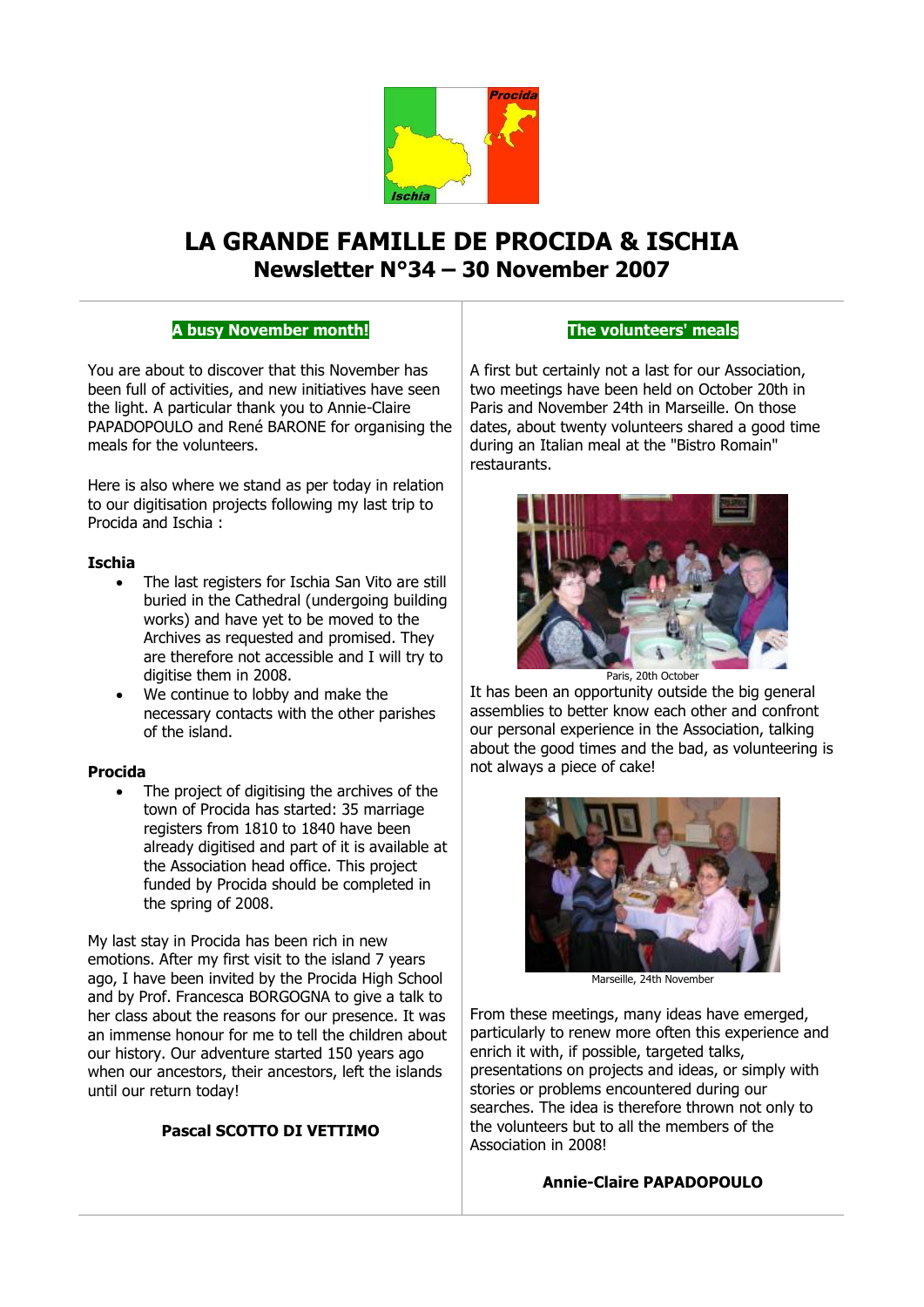#### **Towards an intimist elsewhere, Procida**

An encounter with men and women from a faraway and unknown territory united through the Mediterranean sea and the Provence-Cote d'Azur region. A photographic project, over 3 years, that will be finalized in 2009 with an exhibition in Procida and in the Provence Alpes Côte d'Azur (PACA) region.



William GUIDARINI has taken pictures for the last 15 years. When he turned 30, he decided to start keeping a photographic daily journal of his home town, Marseille.

Today, his personal quest is taking him to Procida. On this island, in the bay of Naples, men live in harmony with their environment, between land and sea, between past and present. This territory, still on a human scale, has been able to protect itself from the tourist industrialization and from the chaos of Naples. Family values are still very strong, so is respect for the elders. The island inhabitants are attached to their land and to their history and ties with the sea.

By immersing himself into the daily life of these men and women and sharing some moments of their existence, the author enters their private life looking for traces of the link which ties them to their land and their family history. Today as yesterday. Not only does he eulogize this land open to the Mediterranean sea, but he also develops thoughts on men who weave the meaning of their life through daily and intergenerational sharing and exchange. For this project, the author is looking for families living in the PACA region who have family origins in Procida. He would like to meet them to talk about their family history and take some pictures. If you are interested, please contact us and we will forward your details to William GUIDARINI. Thanks for your support.

#### **New indexes available**

New indexes have been added to our database this month.

| Parish                 | <b>Registers</b>       |
|------------------------|------------------------|
| Campagnano             | S <sub>01</sub>        |
| <b>Forio San Vito</b>  | <b>B08</b>             |
| <b>Ischia San Vito</b> | S <sub>02</sub>        |
| <b>Testaccio</b>       | B <sub>02</sub>        |
| <b>Procida</b>         | B01/B02 *, P01 and S04 |

\* Please note that these two very old registers for Procida (the very first ones) have been partially but thoroughly verified for the "Scotto" records.

#### **Latest publications**

This month, a new publication by Helene and Thierry BIANCO:

• The Provencal descendants of the COSSA House, Lords of Procida between1339 and 1519.



 Their previous article on the Procida fishermen who settled in Saint-Mandrier has been published by ProcidaOggi in the November edition.

They can be found in the "Documentation" section.

#### **Obituaries**

We are sorry to announce the passing of **Jean-Michel LUBRANO LAVADERA**, aged 73, Member Benefactor 030011, at the beginning of November. He was one of the first to support our project of an association at the very beginning in October 2003. He was first cousin to Michel LUBRANO LAVADERA, also member of the "Grande Famille".

The first signs of illness had forced him to withdraw from participating in our first General Assembly in 2005.

Sincere condolences to his family.